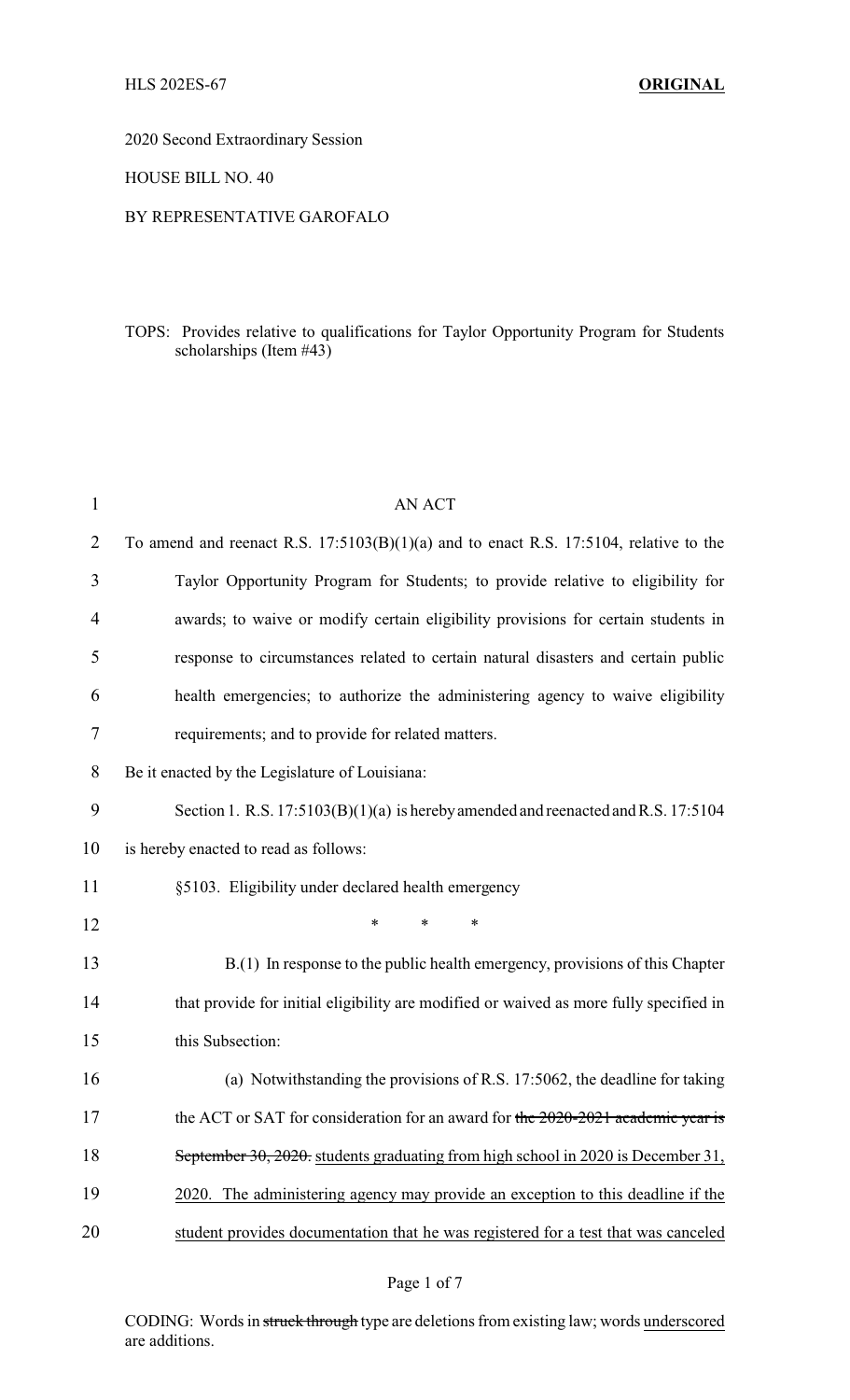| $\mathbf{1}$   | due to COVID-19 and was unable to schedule a test before the deadline due to           |
|----------------|----------------------------------------------------------------------------------------|
| $\overline{2}$ | circumstances beyond his control as determined by the administering agency. The        |
| 3              | administering agency shall not reduce the time period of eligibility for the award, as |
| 4              | set forth in R.S. 17:5002, of an applicant who qualifies for an award pursuant to      |
| 5              | authority granted by this Subparagraph. The initial award or upgraded award shall      |
| 6              | be paid for the first time beginning with the semester during which the qualifying     |
| 7              | score was achieved.                                                                    |
| 8              | $\ast$<br>*<br>*                                                                       |
| 9              | §5104. Eligibility for students impacted by Hurricane Laura                            |
| 10             | A. The legislature finds that due to the effects of Hurricane Laura, it is in the      |
| 11             | best interest of the people of the state that initial and continuing eligibility       |
| 12             | requirements established in Part I of this Chapter for awards pursuant to the Taylor   |
| 13             | Opportunity Program for Students be modified as provided by this Section.              |
| 14             | Provisions of this Chapter that provide for initial eligibility are<br>B(1)            |
| 15             | modified or waived as more fully specified in this Subsection:                         |
| 16             | (a) Notwithstanding the provisions of R.S. 17:5062, the deadline for taking            |
| 17             | the ACT or SAT for students graduating from high school in 2020 is December 31,        |
| 18             | 2020. The administering agency may provide an exception to this deadline if the        |
| 19             | student provides documentation that he was registered for a test that was canceled     |
| 20             | due to Hurricane Laura and was unable to schedule a test before the deadline due to    |
| 21             | circumstances beyond his control as determined by the administering agency. The        |
| 22             | administering agency shall not reduce the time period of eligibility for the award, as |
| 23             | set forth in R.S. 17:5002, of an applicant who qualifies for an award pursuant to the  |
| 24             | authority granted by this Subparagraph. The initial award or upgraded award shall      |
| 25             | be paid for the first time beginning with the semester during which the qualifying     |
| 26             | score was achieved.                                                                    |
| 27             | (b) A student who is certified by his principal to have graduated during the           |
| 28             | 2020-2021 school year from an eligible out-of-state high school shall not be required  |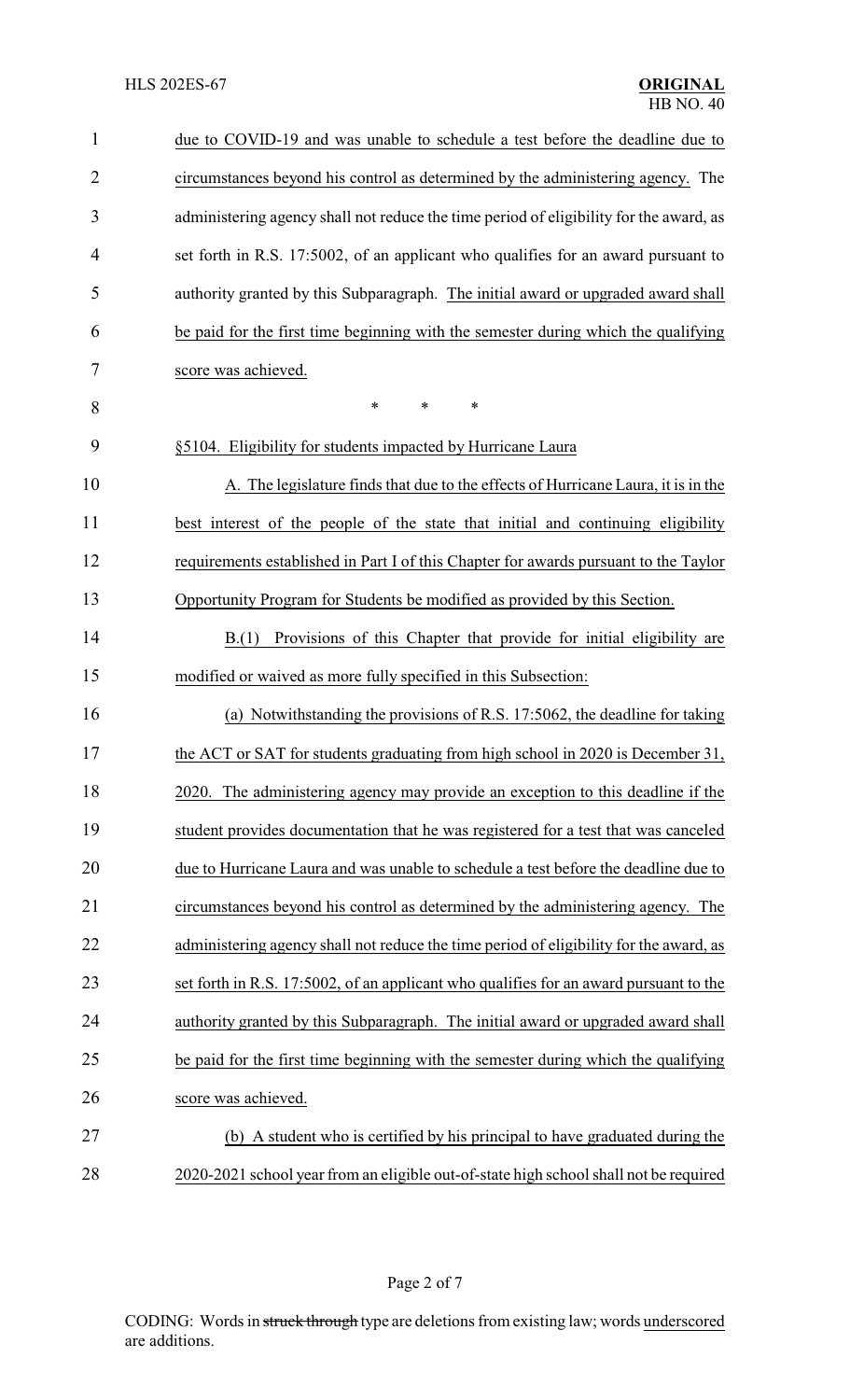| $\mathbf{1}$   | to have a higher minimum composite score on the ACT than required by R.S.                |
|----------------|------------------------------------------------------------------------------------------|
| $\overline{2}$ | 17:5024 for a student who graduates from an eligible Louisiana high school.              |
| 3              | The requirement that a student complete a core curriculum shall be<br>(c)                |
| 4              | waived upon proper documentation by his principal that failure to comply is due          |
| 5              | solely to the fact that required courses were not available to the student at the school |
| 6              | attended.                                                                                |
| 7              | $(d)(i)$ A dependent or independent student shall be deemed to meet program              |
| 8              | residency requirements if he actually resided in Louisiana during his entire eleventh    |
| 9              | grade year and was enrolled for such time in an eligible Louisiana high school or, for   |
| 10             | a dependent student, if he has a parent or court-ordered custodian who actually          |
| 11             | resided in an affected parish for at least the twelve months prior to August 26, 2020.   |
| 12             | A parent or court-ordered custodian of a dependent student who is<br>(ii)                |
| 13             | eligible for a program award pursuant to the provisions of R.S. 17:5029, relative to     |
| 14             | students who graduate from certain out-of-state high schools, and who was displaced      |
| 15             | as a resident from an affected parish shall be deemed to meet residency requirements     |
| 16             | if the parent or court-ordered custodian actually resided in Louisiana for at least the  |
| 17             | twelve months prior to August 26, 2020.                                                  |
| 18             | (e) A student who during the 2020-2021 school year successfully completes                |
| 19             | at the twelfth grade level a home study program approved by the State Board of           |
| 20             | Elementary and Secondary Education, referred to in this Subsection as the "state         |
| 21             | board", shall be eligible for a program award by complying with the provisions of        |
| 22             | R.S. 17:5029 relative to certain home study students. In such case, the requirement      |
| 23             | that the student, if ever enrolled in an eligible Louisiana high school, begin the       |
| 24             | program no later than the end of the tenth grade is waived.                              |
| 25             | (2) The provisions of this Subsection shall apply only to a student who, on              |
| 26             | August 26, 2020, was enrolled in a public or nonpublic high school that is located       |
| 27             | in an affected parish and that has the approval required by Part I of this Chapter for   |
| 28             | program eligibility purposes or who resided in such a parish and was enrolled in a       |
| 29             | home study program approved by the state board.                                          |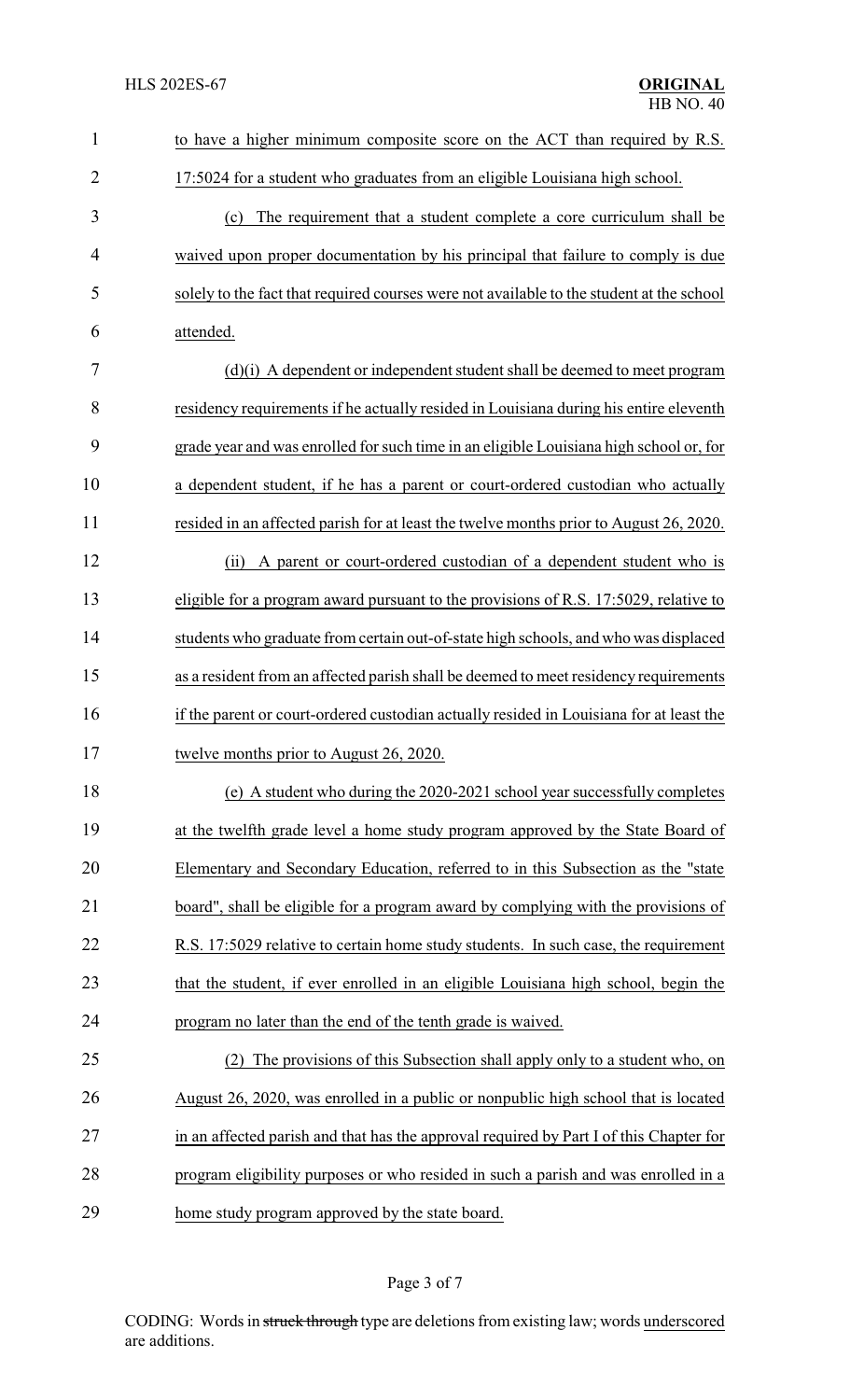| $\mathbf{1}$   | Provisions of this Chapter relative to continuing eligibility are<br>C.(1)            |
|----------------|---------------------------------------------------------------------------------------|
| $\overline{2}$ | modified or waived with respect to the 2020-2021 academic year as more fully          |
| 3              | specified in this Subsection:                                                         |
| 4              | (a) The provisions of R.S. 17:5041 and 5042 requiring a student to make               |
| 5              | steady academic progress and achieve a certain cumulative grade point average are     |
| 6              | waived.                                                                               |
| 7              | (b) For a student whose program award is suspended due to a low grade                 |
| 8              | point average or failure to make steady academic progress, the time periods provided  |
| 9              | in Part I of this Chapter for him to meet such requirements before losing eligibility |
| 10             | shall be extended by one semester for each semester that he is unable to enroll or    |
| 11             | complete.                                                                             |
| 12             | (c) The provisions of R.S. 17:5043 providing that a student's eligibility shall       |
| 13             | be reduced by a semester for each semester that he is enrolled in an out-of-state     |
| 14             | college or university are waived.                                                     |
| 15             | The provisions of this Subsection shall apply only to a person who, on<br>(2)         |
| 16             | August 26, 2020, was eligible for or had a program award and who meets either of      |
| 17             | the following criteria:                                                               |
| 18             | (a) His home of record was in an affected parish. For purposes of this                |
| 19             | Subparagraph, "home of record" means the domiciliary address of a dependent           |
| 20             | student's parent or court-ordered custodian or an independent student's domiciliary   |
| 21             | address.                                                                              |
| 22             | (b) He was enrolled in an eligible college or university in an affected parish.       |
| 23             | D. For purposes of this Section, "affected parish" means Acadia, Allen,               |
| 24             | Beauregard, Caddo, Calcasieu, Cameron, Grant, Jackson, Jefferson Davis, LaSalle,      |
| 25             | Lincoln, Morehouse, Natchitoches, Ouachita, Rapides, Sabine, St. Landry, Union,       |
| 26             | Vermilion, Vernon, or Winn.                                                           |
| 27             | E.(1) The administering agency may waive any provision of Part I of this              |
| 28             | Chapter that imposes a program eligibility requirement that a student cannot comply   |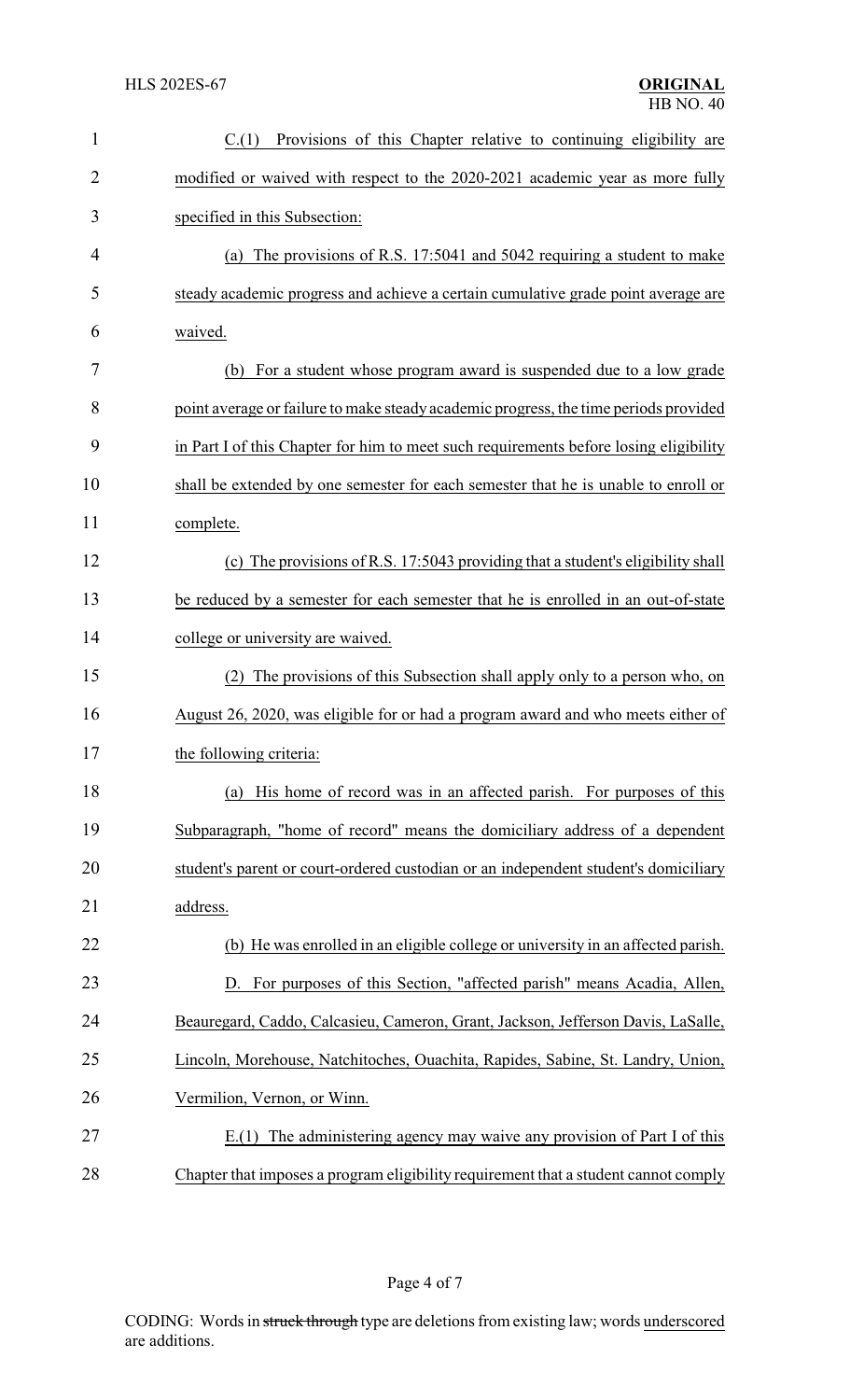| $\mathbf{1}$   | with if it determines that the failure to comply is, more likely than not, due solely to      |
|----------------|-----------------------------------------------------------------------------------------------|
| $\overline{2}$ | the effects of Hurricane Laura.                                                               |
| 3              | The administering agency may waive any provision of Part I of this<br>(2)                     |
| 4              | Chapter that imposes a program eligibility requirement that a student cannot comply           |
| 5              | with if it determines that the failure to comply is, more likely than not, due solely to      |
| 6              | the effects of any gubernatorially declared disaster or emergency. The authority              |
| $\tau$         | granted by this Paragraph shall only apply to the 2020-2021 academic year.                    |
| 8              | (3) In addition to the provisions of the Administrative Procedure Act relative                |
| 9              | to legislative oversight, the Joint Legislative Committee on the Budget shall have            |
| 10             | oversight and approval authority over any rule proposed for adoption pursuant to the          |
| 11             | authority granted by this Subsection.                                                         |
| 12             | The administering agency may adopt any rule, policy, or guideline<br>F.                       |
| 13             | necessary to implement the provisions of this Section and shall disseminate                   |
| 14             | information regarding program changes pursuant to the provisions of this Section in           |
| 15             | the most timely manner possible.                                                              |
| 16             | Section 2. This Act shall become effective upon signature by the governor or, if not          |
| 17             | signed by the governor, upon expiration of the time for bills to become law without signature |
| 18             | by the governor, as provided by Article III, Section 18 of the Constitution of Louisiana. If  |
| 19             | vetoed by the governor and subsequently approved by the legislature, this Act shall become    |
| 20             | effective on the day following such approval.                                                 |

# DIGEST

The digest printed below was prepared by House Legislative Services. It constitutes no part of the legislative instrument. The keyword, one-liner, abstract, and digest do not constitute part of the law or proof or indicia of legislative intent. [R.S. 1:13(B) and 24:177(E)]

HB 40 Original 2020 Second Extraordinary Session Garofalo

**Abstract:** Modifies TOPS eligibility provisions for students impacted by Hurricane Laura and certain other disasters and emergencies.

Present law provides for the Taylor Opportunity Program for Students (TOPS), a meritbased college scholarship program. Provides eligibility criteria for the initial awarding of a scholarship to a student and for retaining the scholarship from one semester to the next.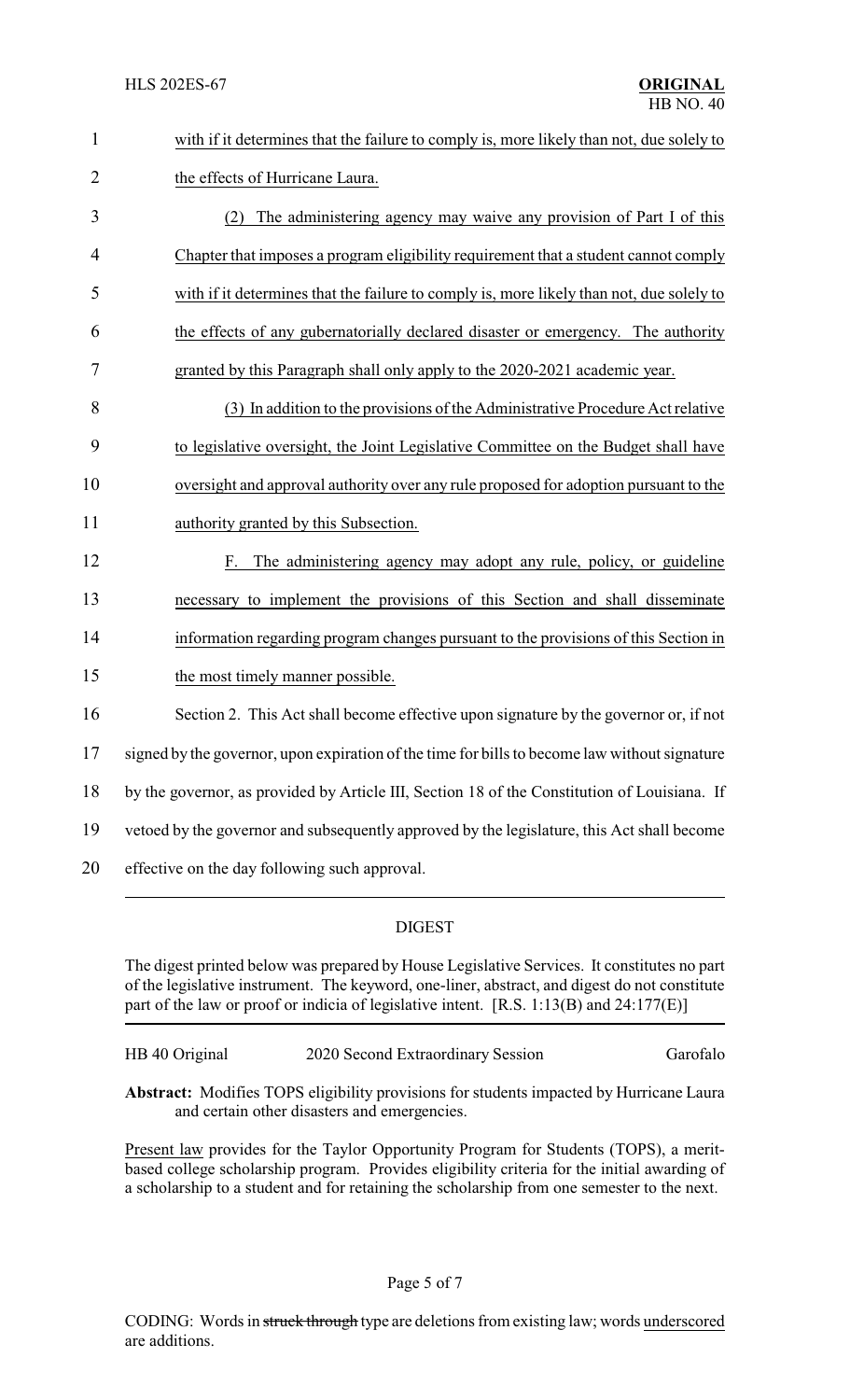#### **Initial eligibility for students impacted by Hurricane Laura**

Proposed law modifies initial eligibility requirements for a TOPS award for certain students as follows:

- (1) Present administrative rule provides that the deadline for taking the ACT is April. Proposed law provides that the 2020 deadline is Dec. 31, 2020, and prohibits reducing the period of eligibility for a student who qualifies under this extended deadline. Authorizes the administering agency to provide an exception if the student was registered for a test canceled due to the hurricane and unable to schedule a test before the deadline due to circumstances beyond his control. Specifies that the initial or upgraded award shall first be paid for the semester during which the qualifying score was achieved.
- (2) A student who graduates from an out-of-state high school shall not be required to have a higher ACT score than in-state graduates.
- (3) A student shall not be required to complete a core curriculum if his principal certifies that failure to comply was due to lack of course availability.
- (4) Residency requirements shall be satisfied:
	- (a) If a student actually resided in La. during his entire 11th grade year and was enrolled for such time in an eligible La. high school or, for dependent students, if he has a parent or court-ordered custodian who actually resided in an affected parish for at least the 12 months prior to Aug. 26, 2020.
	- (b) If a parent of a student who graduates from an out-of-state high school and who was displaced from an affected parish due to Hurricane Laura actually resided in La. for at least the 12 months prior to Aug. 26, 2020.
- (5) A home study student who attended a La. high school and who completes the 12th grade in a home study program shall not be required to have completed both the 11th and 12th grades in the program.

Proposed law above relative to initial eligibility applies only to a student who, on Aug. 26, 2020, met one of the following criteria:

- (1) He was enrolled in a public or nonpublic high school located in an affected parish.
- (2) He resided in an affected parish and was enrolled in a BESE-approved home study program.

## **Continuing eligibility for students impacted by Hurricane Laura**

Proposed law, applicable to the 2020-2021 academic year, modifies continuing eligibility requirements for a TOPS award for certain students as follows:

- (1) Waives present law requirements for steady academic progress and a certain cumulative GPA.
- (2) Present law provides for possible reinstatement of an award suspended because of GPA or failure to make steady academic progress. Proposed law extends the time a student has to recover an award by one semester for each he is unable to enroll or complete.
- (3) Waives present law providing for the reduction of eligibility by a semester for each semester that a student is enrolled in an out-of-state college or university.

## Page 6 of 7